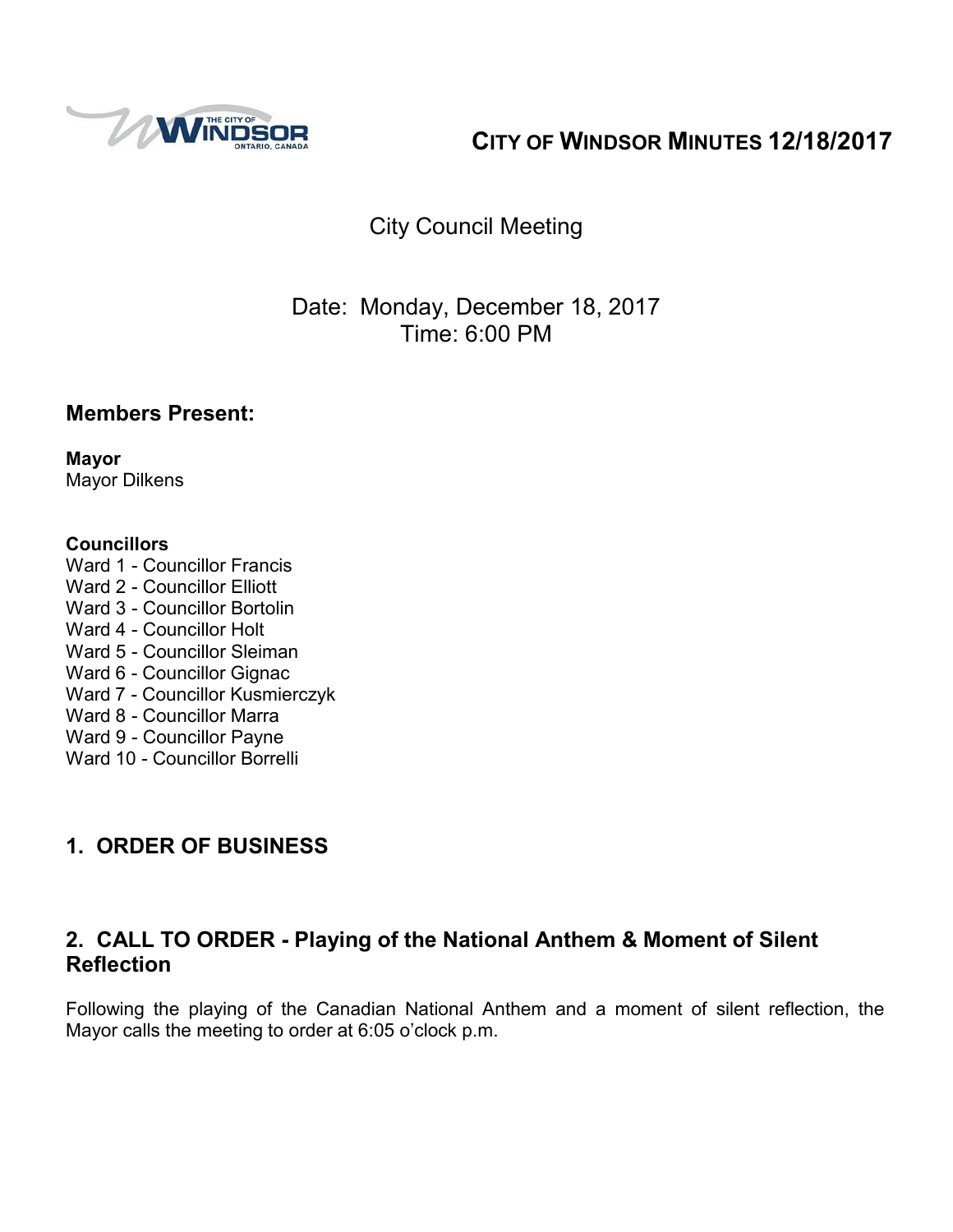## **3. DISCLOSURE OF PECUNIARY INTEREST AND THE GENERAL NATURE THEREOF**

None disclosed.

# **4. ADOPTION OF THE MINUTES**

#### **4.1. Council Minutes December 4, 2017**

Moved by: Councillor Gignac Seconded by: Councillor Holt

That the minutes of the meeting of Council held December 4, 2017 **BE ADOPTED** as presented. Carried.

Report Number: SCM 246/2017

### **5. NOTICE OF PROCLAMATIONS**

None.

### **6. COMMITTEE OF THE WHOLE**

Moved by: Councillor Kusmierczyk Seconded by: Councillor Marra

That Council do now rise and move into Committee of the Whole with the Mayor presiding for the purpose of dealing with:

- (a) communication items;
- (b) consent agenda;
- (c) hearing requests for deferrals, referrals and/or withdrawals of any items of business;
- (d) hearing presentations and delegations;
- (e) consideration of business items;
- (f) consideration of Committee reports:
	- (i) **Report of Special In-Camera Meeting or other Committee as may be held prior to Council** (if scheduled); and

(g) consideration of by-laws 177-2017 through 185-2017 (inclusive). Carried.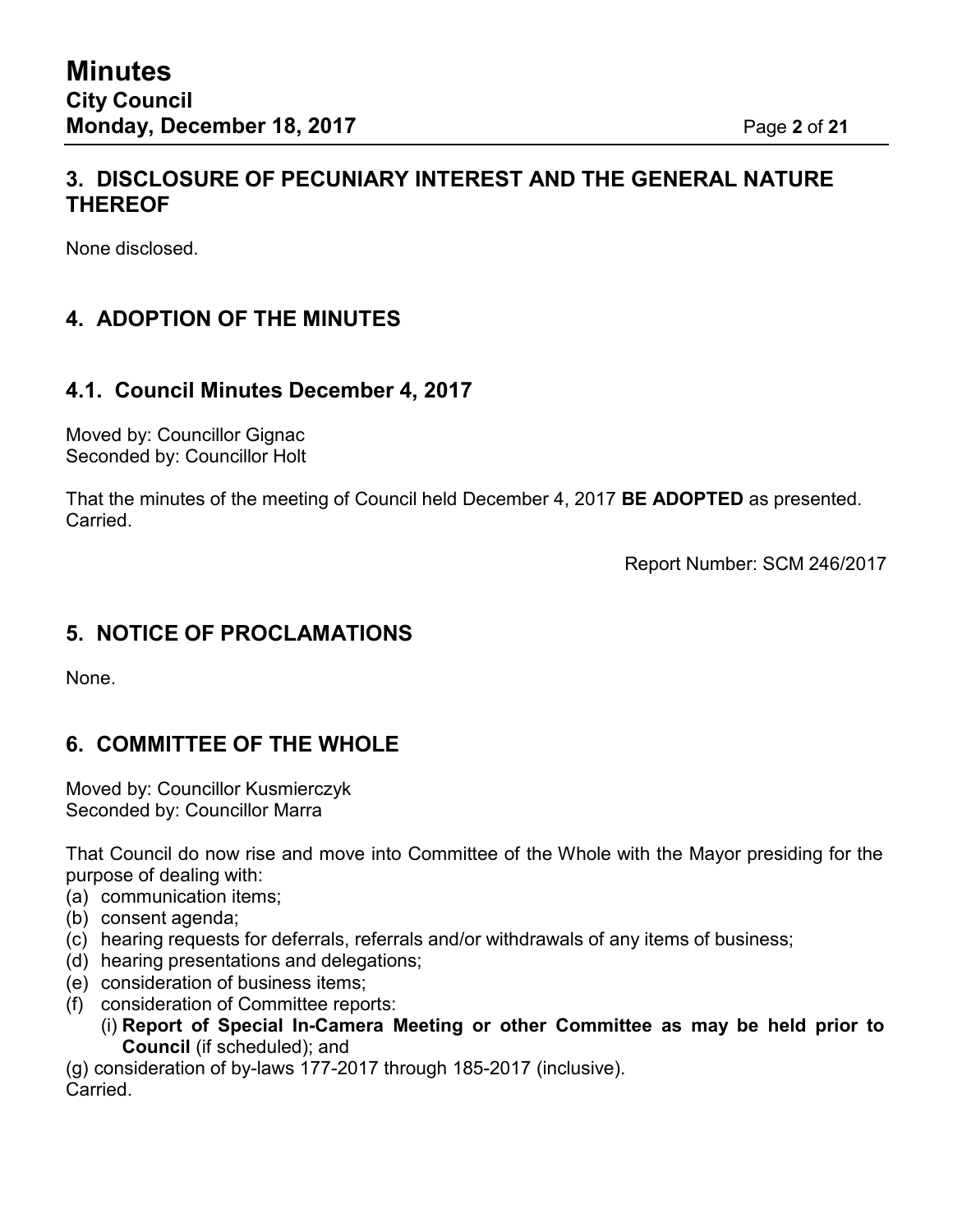# **7. COMMUNICATIONS INFORMATION PACKAGE**

## **7.1. Correspondence - December 18, 2017**

Moved by: Councillor Payne Seconded by: Councillor Sleiman

Decision Number: CR765/2017

That the following Communication Items 7.1.1 through 7.1.8 inclusive, as set forth in the Council Agenda **BE REFERRED** as noted:

| No.   | Sender                                                             | Subject                                                                                                                                                                                                                    |  |
|-------|--------------------------------------------------------------------|----------------------------------------------------------------------------------------------------------------------------------------------------------------------------------------------------------------------------|--|
| 7.1.1 | Ministry of the<br><b>Environment and</b><br><b>Climate Change</b> | Notice that the Minister's Annual Report on Drinking<br>available<br>2017<br>online<br>Water<br>is<br>at<br>ontario.ca/drinkingwater<br><b>City Engineer</b><br>Manager, Pollution Control<br>Note & File<br>EI2017        |  |
| 7.1.2 | <b>Minister of Municipal</b><br><b>Affairs</b>                     | Notice of public consultation on a study area for<br>potential Greenbelt expansion.<br><b>City Planner</b><br><b>City Engineer</b><br>Note & File<br>GP2017                                                                |  |
| 7.1.3 | <b>Ministry of Seniors</b><br><b>Affairs</b>                       | <b>Ontario Launches Age-Friendly Community</b><br>Recognition Program.<br><b>Community Development &amp; Health Commissioner</b><br><b>Committee Coordinator, Seniors Advisory</b><br>Committee<br>Note & File<br>SS/11915 |  |
| 7.1.4 | <b>Union Gas</b>                                                   | 2018 Cap and Trade Compliance Plan - Notice of<br>Application - Public Hearing.<br>Note & File<br>MU2017                                                                                                                   |  |
| 7.1.5 | <b>Union Gas</b>                                                   | Enbridge Gas Distribution Inc. and Union Gas<br>Limited - Application for Rate Setting Framework -<br>Notice of Application.<br>Note & File<br>MU2017                                                                      |  |
| 7.1.6 | <b>Union Gas</b>                                                   | Enbridge Gas Distribution Inc. and Union Gas<br>Limited - Application for Amalgamation - Notice of<br>Application.<br>Note & File                                                                                          |  |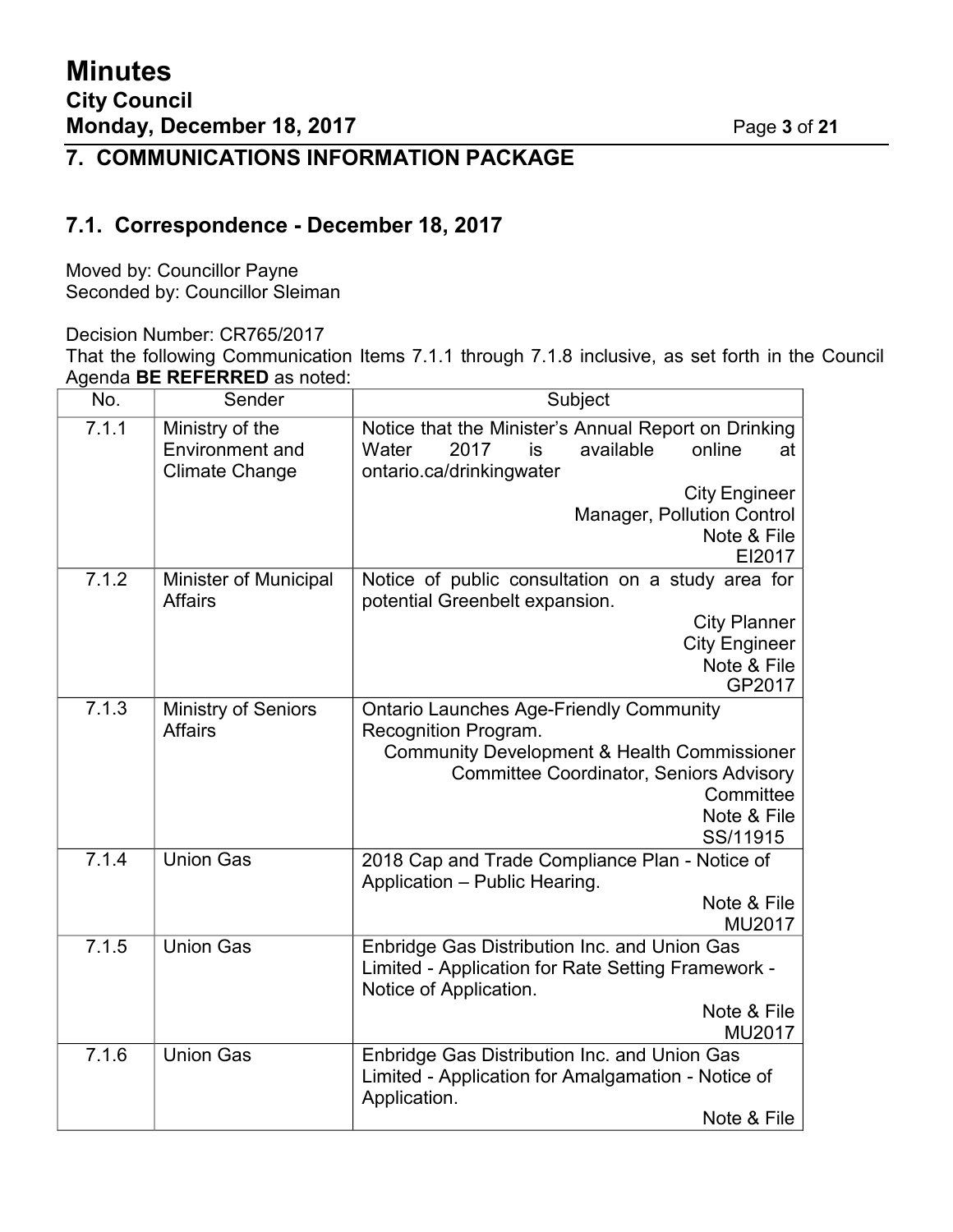# **Minutes City Council Monday, December 18, 2017** Page **4** of **21**

| No.   | Sender                         | Subject                                                                                                                             |
|-------|--------------------------------|-------------------------------------------------------------------------------------------------------------------------------------|
|       |                                | <b>MU2017</b>                                                                                                                       |
| 7.1.7 | <b>Golder Associates</b>       | Notification for Use of Non-Potable Site Condition<br>Standards, 9082, 9100 and 9152 Tecumseh Road<br>East.<br><b>City Engineer</b> |
|       |                                | Note & File<br>EI/11165                                                                                                             |
| 7.1.8 | <b>Chief Building Official</b> | Emergency Demolition Order for 673 Caron, former<br>Lufkin Building.                                                                |
|       |                                | Note & File<br>MB/12805                                                                                                             |
|       |                                |                                                                                                                                     |

Carried.

Report Number: CMC 23/2017

## **7.2. Provincial Consultation Process Concerning a Cannabis Retail Store in Windsor**

Moved by: Councillor Gignac Seconded by: Councillor Bortolin

Decision Number: CR766/2017

That the report of the Manager of Planning Policy dated December 4, 2017 entitled "Provincial Consultation Process Concerning A Cannabis Retail Store in Windsor" **BE RECEIVED**; and further,

That Administration **BE DIRECTED** to highlight to the Province of Ontario that Windsor has an "entertainment district" with additional policing already available, and that policing and traffic concerns need to be considered as well during the site-selection process; and further,

That Administration **ADVISE** the Province that Council would like an opportunity to meet with them in order to express their views with regards to any chosen site(s). Carried.

> Report Number: CM 48/2017 Clerk's File: GP2017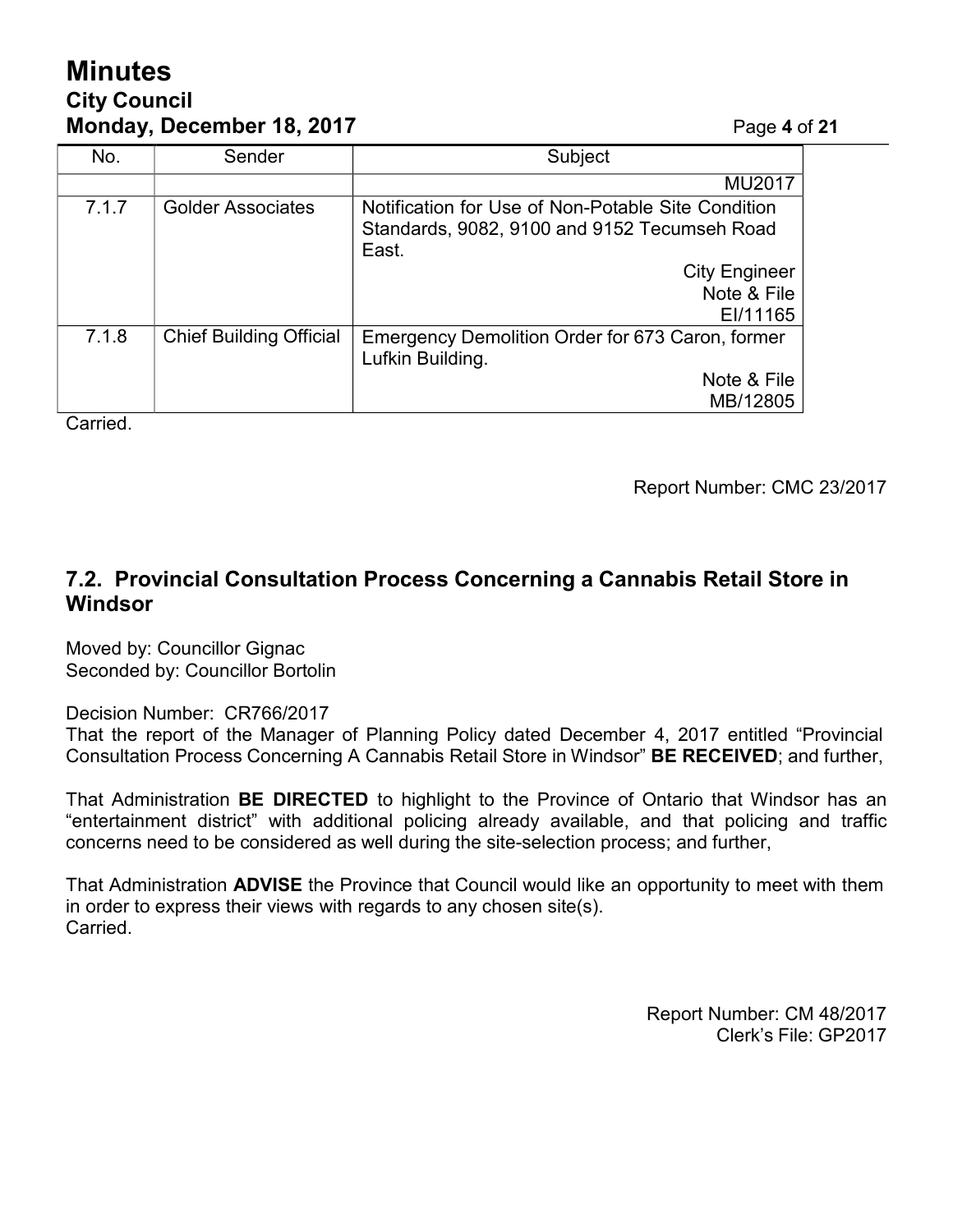**Minutes City Council Monday, December 18, 2017** Page **5** of **21**

**8. CONSENT AGENDA**

#### **8.1. Status of the Corporation's Participation in Paid and Unpaid Student and Work Placement Agency Programs in 2016.**

Moved by: Councillor Borrelli Seconded by: Councillor Bortolin

Decision Number: CR767/2017 That City Council **RECEIVE FOR INFORMATION** the report of the Human Resources Department dated November 3, 2017 titled "Status of the Corporation's participation in Unpaid and Paid Student and Work Placement Agency Programs in 2016"; and,

That City Council **DIRECT** the Human Resources Department to report annually to City Council the Corporation's participation in Unpaid and Paid Student and Work Placement Agency Programs. Carried.

> Report Number: C 227/2017 Clerk's File: AS/7869

## **8.3. Minutes of the Windsor Licensing Commission of its meeting held October 25, 2017**

Moved by: Councillor Borrelli Seconded by: Councillor Bortolin

Decision Number: CR769/2017 ETPS 544 That the minutes of the Windsor Licensing Commission of its meeting held October 25, 2017 **BE RECEIVED** for information. **Carried** 

> Report Number: SCM 207/2017 Clerk's File: MB2017

## **8.4. Minutes of the Windsor Bicycling Committee of its meeting held October 4, 2017**

Moved by: Councillor Borrelli Seconded by: Councillor Bortolin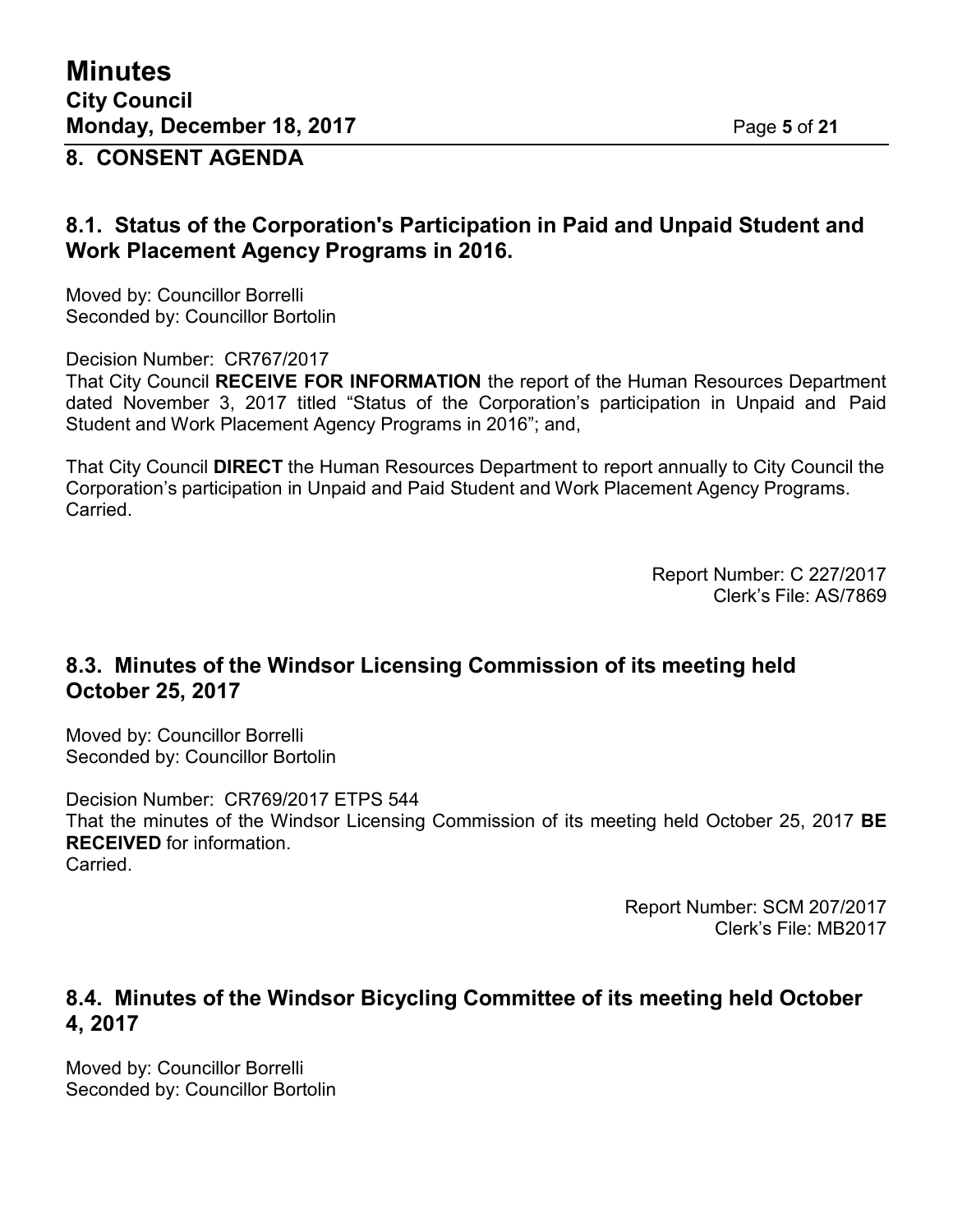# **Minutes City Council Monday, December 18, 2017** Page **6** of **21**

Decision Number: CR770/2017 ETPS 545 That the minutes of the Windsor Bicycling Committee of its meeting held October 4, 2017 **BE RECEIVED** for information. Carried.

> Report Number: SCM 200/2017 Clerk's File: MB2017

## **8.5. Pedestrian Generator Sidewalk on Bernard Road from 1615 Bernard Road to Milloy Street**

Moved by: Councillor Borrelli Seconded by: Councillor Bortolin

Decision Number: CR771/2017 ETPS 546

- I. That City Council **APPROVE** the construction of a pedestrian sidewalk on the west side of Bernard Road from 1615 Bernard Road to Milloy Street.
- II. That the estimated cost of \$50,000 **BE CHARGED** to the Pedestrian Safety Improvement Project (Project No. 7045034).

Carried.

Report Number: S 170/2017 Clerk's File: SW2017

## **8.6. Monmouth Road Proposed Parking Changes - WARD 4**

Moved by: Councillor Borrelli Seconded by: Councillor Bortolin

Decision Number: CR772/2017 ETPS 551

That City Council **APPROVE** the following adjustments to the proposed on-street parking regulations on the east side of Monmouth Drive to provide additional on-street parking outside of school hours:

- 1. Provides a school bus loading zone that is effective 8:00am to 4:00pm school days only.
- 2. Instead of a no parking zone effective school days only, provide a no parking zone effective school days 8:00am to 4:00pm; and,

That the School Neighbourhood Policy **BE WAIVED** to allow these changes to be implemented; and,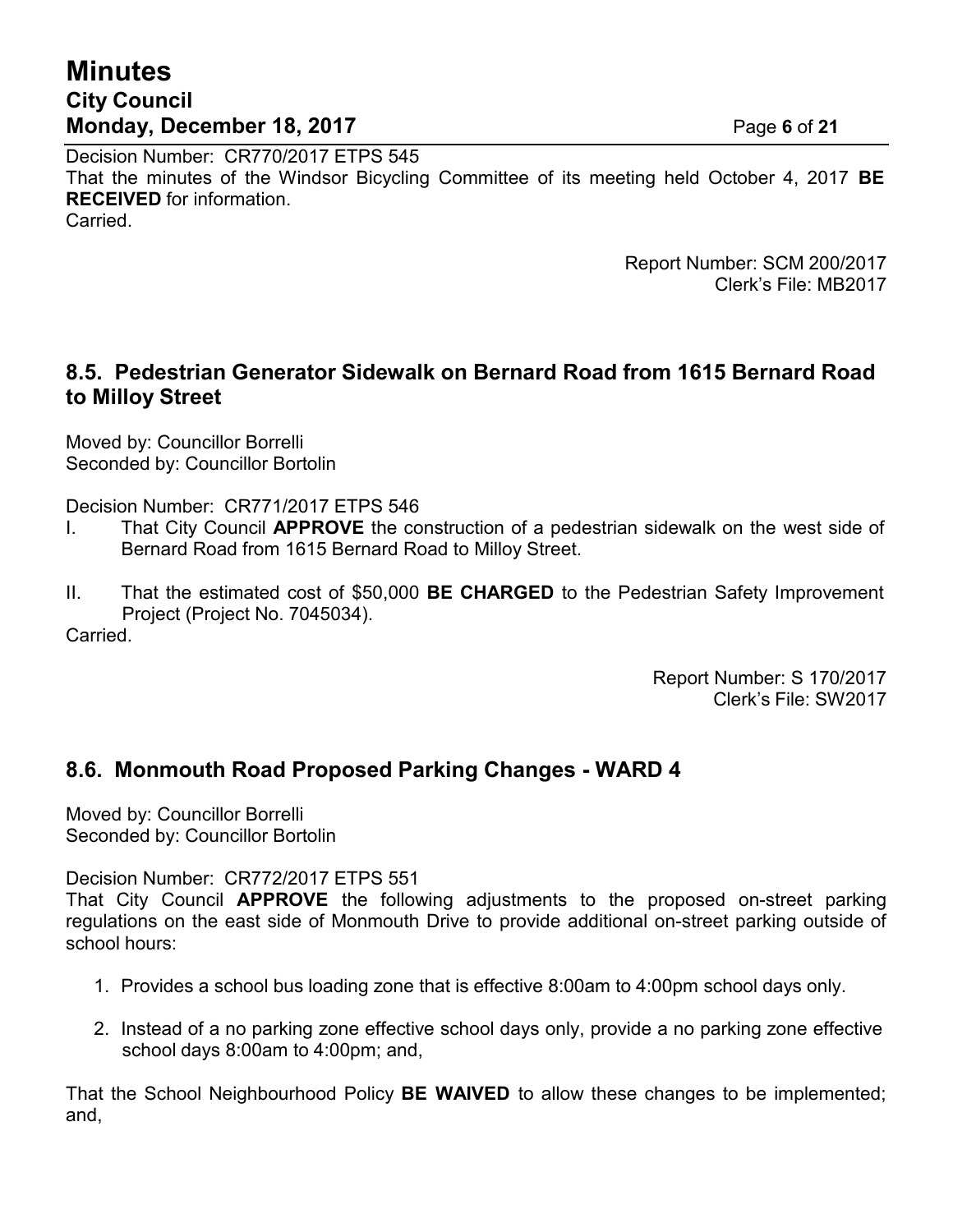That Parking Bylaw 9023 **BE AMENDED** to reflect the proposed changes; and,

That the City Solicitor **BE DIRECTED** to prepare the necessary documents to amend the bylaw. Carried.

> Report Number: S 124/2017 Clerk's File: ST2017

#### **8.7. City of Windsor - Dieppe Park Riverfront Walkway Lighting, Benches and trash recepticals. - Ward 3**

Moved by: Councillor Borrelli Seconded by: Councillor Bortolin

Decision Number: CR773/2017 ETPS 548

That City Council **APPROVE** a pre-commitment of funds from project #PFO-001-14 Central Riverfront Park Improvements in the amount of \$685,114 approved in principle under the five year capital plan in years 2020 & 2021 for lighting, benches and garbage receptacles in Dieppe Park along the Riverfront walkway; and further,

That the Corporate Leader of Parks, Recreation Culture and Facilities or designate, **BE AUTHORIZED** to issue an RFP to select new lighting, benches and trash receptacles as well as a tender for the construction works required to install lighting benches and trash receptacles in Dieppe Park; and further,

That subject to the tenders and request for proposal(s) falling within the approved capital budget, that the Chief Administrative Officer and City Clerk **BE AUTHORIZED** to sign agreements as required with the successful bidder(s), satisfactory in legal form to the City Solicitor, in technical content with the Corporate Leader of Parks Recreation and Culture and Facilities, and in financial content to City Treasurer.

Carried.

Report Number: S 204/2017 Clerk's File: APM/4691

### **11.1. Proposed Expropriation of Part of the Common Elemements of Essex Condo Corp. No 22 designated as Pts 2, 3 & 4 on Plan 12R-26985 for the purposes of permanent sewer easements - City Wide**

Moved by: Councillor Borrelli Seconded by: Councillor Bortolin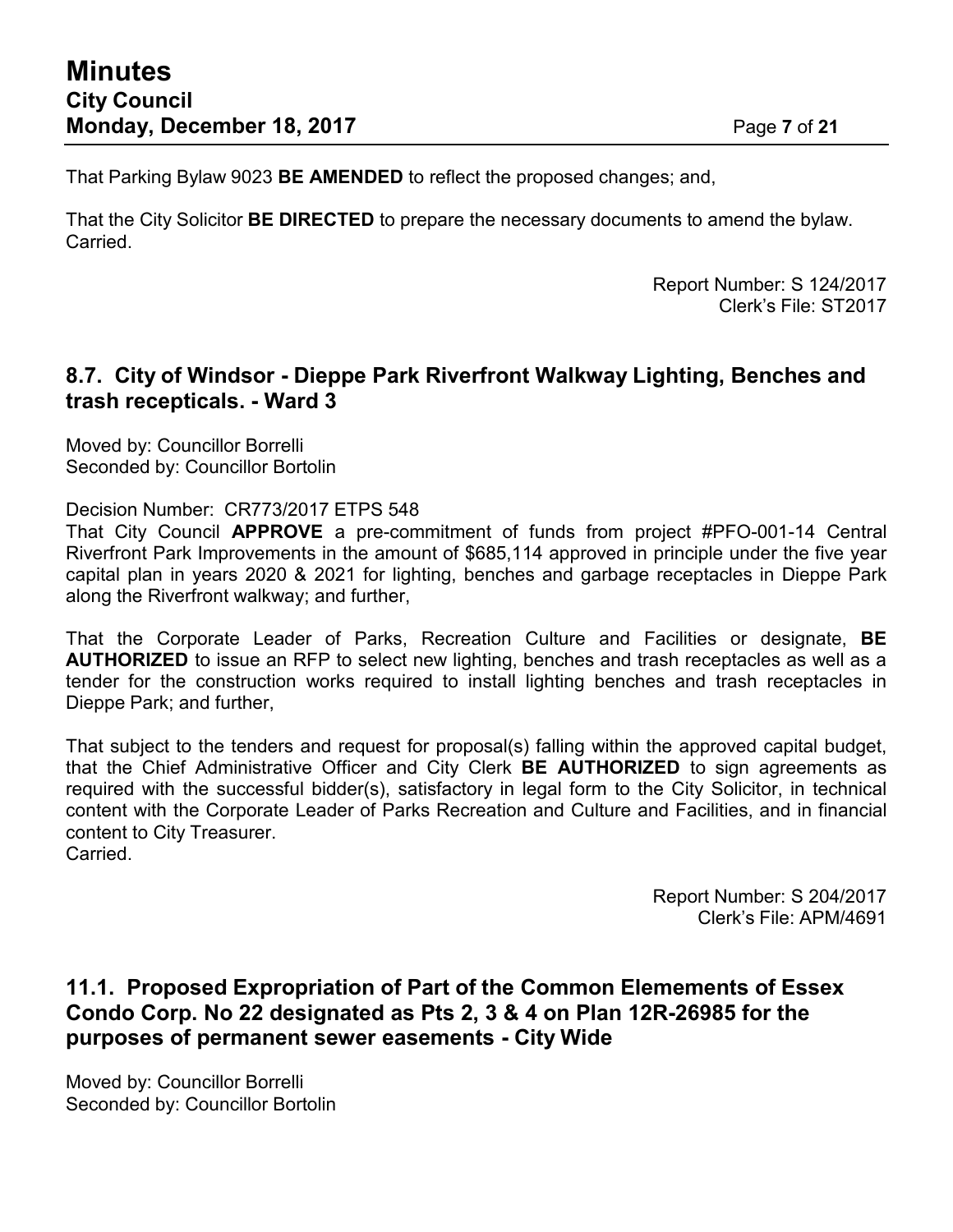## **Minutes City Council Monday, December 18, 2017** Page **8** of **21**

Decision Number: CR775/2017

That the City Council of the City of Windsor acting as an approving authority under the *Expropriations Act* hereby resolves **TO EXPROPRIATE** the lands described as part of the common elements of Essex Condominium Corporation No. 22 described as parts 2, 3 and 4 on 12R-26985 in the City of Windsor, County of Essex for the purposes of a permanent sewer easement and **AUTHORIZES** the CAO and the City Clerk to execute the necessary Expropriation Plan and register the same on title, as well as the Certificate of Approval, section 25 Offers to Settle, and all other necessary documents.

Carried.

Report Number: C 215/2017 Clerk's File: SW/8513

## **11.2. Corporate LED Lighting Conversion City Wide**

Moved by: Councillor Borrelli Seconded by: Councillor Bortolin

Decision Number: CR776/2017

That Council **APPROVE** the implementation of an LED lighting retrofit and redesign conversion project for 32 Corporation facilities not to exceed \$3,454,460 exclusive of HST; and,

That Council **APPROVE** awarding MCW Energy Solutions Ltd. for the provision of services to include lighting retrofit, redesign, procurement, and construction management for the balance of the LED project at a cost not to exceed \$234,800 exclusive of HST; and,

That Council **APPROVE** a pre-commitment of \$1,042,475 for LED lighting conversion approved in principle in the 2019 capital budget plan to partially fund the lighting project; and further,

That Council **APPROVE** a pre-commitment of \$55,000 approved in principle in the 2018 capital budget and a further \$5,000 approved in principle in 2020 capital budget for lighting timers and sensors to partially fund the lighting project; and,

That Council **APPROVE** an allocation of \$366,147 from the Sewer Surcharge Reserve Fund #153 to partially fund the LED lighting project specific to work at the pollution control plants and that the associated annual operational savings of \$80,548 for those sites as a result of this project be transferred annually to the Sewer Surcharge Reserve Fund until the \$366,147 is replenished after which the \$80,548 is annually transferred to the Pollution Control Plant Reserves to assist with funding needs for these locations; and,

That Council **APPROVE** an allocation of \$212,739 from the funds allocated for the improvements of Parking Garages #1 and #2 to partially fund the LED lighting project and that the associated annual operational savings of \$51,896 be transferred to the Off-street Parking Reserve Fund #138; and,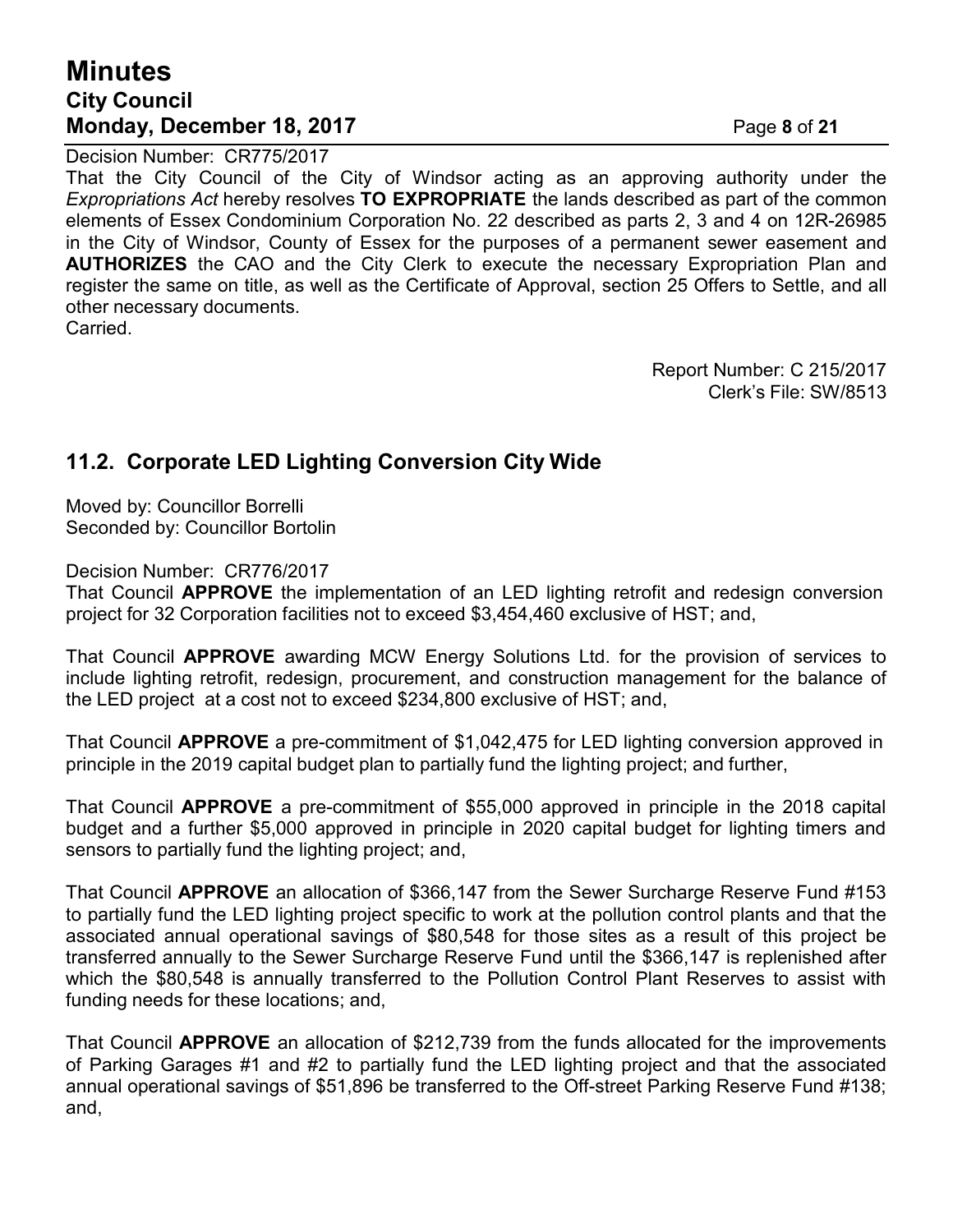That Council **APPROVE** the balance of the required funding, \$1,773,099, **BE FUNDED** by the net annual savings estimated at \$418,427; and,

That Council **APPROVE** the establishment of a Corporate Facilities Maintenance Reserve Fund dedicated to asset renewals funded by an annual transfer from operating budget savings in the amount of \$313,820 once the original capital amount for the LED project is paid off; and,

That Council **APPROVE** the annual transfer from operational budget savings in the amount of \$104,607 to the Energy Reserve Fund #188; and,

That the Chief Administrative Officer and City Clerk are **AUTHORIZED** to sign as may be required agreements and contracts, and such documents to be satisfactory in form to the City Solicitor, in technical content to Senior Manager of Asset Planning, and in financial content to the Chief Financial Officer and City Treasurer. Carried.

> Report Number: C 226/2017 Clerk's File: APM/12816

## **9. REQUEST FOR DEFERRALS, REFERRALS AND/OR WITHDRAWALS**

None requested.

### **10. PRESENTATIONS AND DELEGATIONS (5 Minute maximum per delegate)**

#### **10.1. Presentation of Recognition Plaques to our Corporate & Community Sponsorship Partners**

#### **Jason Moore, Senior Manager of Communications and Customer Service; and Nora Romero, Corporate Marketing and Communications Officer**

Jason Moore, Senior Manager of Communications and Customer Service; and Nora Romero, Corporate Marketing and Communications Officer, appear before Council, and along with Mayor Dilkens on behalf of City Council, present "recognition plaques" to the City of Windsor's Corporate and Community Sponsorship partners as follows:

- a) Caesars Windsor;
- b) Canadian Tire Jumpstart;
- c) Snapd Windsor;
- d) TD Canada Trust;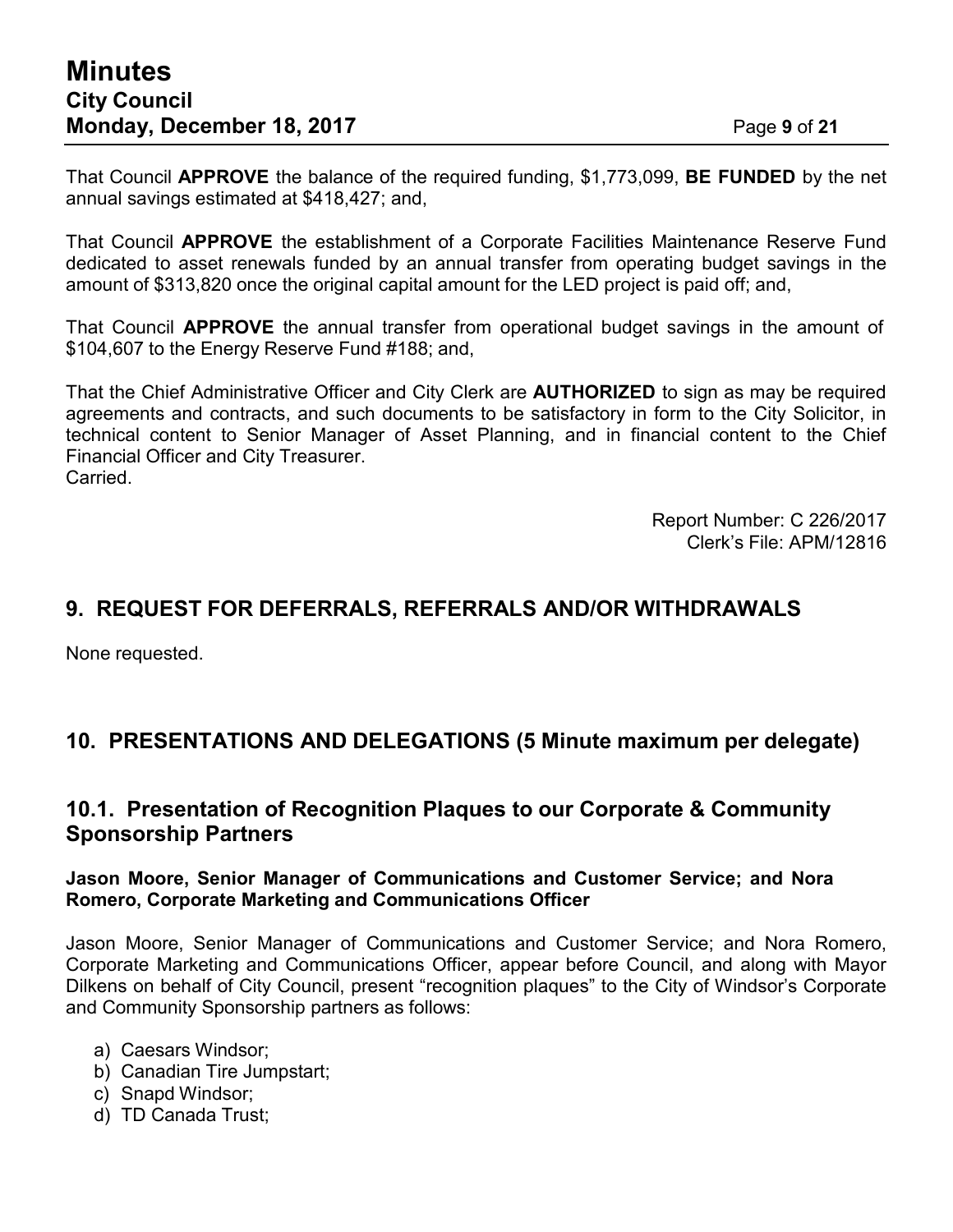- e) Tim Hortons;
- f) Windsor Essex Community Foundation;
- g) Windsor Family Credit Union;
- h) Zehrs Markets.

## **10.2. City Engineer Presentation on parking app**

#### **Mark Winterton, City Engineer; and Bill Kralovensky, Supervisor of Compliance and Enforcement**

Mark Winterton, City Engineer; and Bill Kralovensky, Supervisor of Compliance and Enforcement, appear before Council to present an overview of the City of Windsor's Parking App Implementation, which is known as the parking app "passport Canada" which is free to download and easy to use for on-street parking meters and off-street surface lots and conclude by providing an illustration as to how to extend time, use discounted parking and merchant validation.

Moved by: Councillor Marra Seconded by: Councillor Francis

#### Decision Number: CR774/2017

That the presentation by Mark Winterton, City Engineer; and Bill Kralovensky, Supervisor of Compliance and Enforcement introducing the City of Windsor's Parking App "Passport Canada", **BE RECEIVED** for information.

Carried.

Clerk's File: ST/12910

### **11.4. Concession Group Canada Inc. (CGC) Request for Agreement Amendments**

#### **Rico Razaiy, representing Concession Group Canada Inc.**

Rico Razaiy, representing Concession Group Canada Inc., appears before Council and is available for questions regarding the draft revised agreement between the City of Windsor and Concession Group Canada Inc. whereby the payment terms would entail the greater of \$36,000/year or 17% of Gross Sales/year (plus taxes) with a termination date of May 1, 2021 and a 5 year option for renewal, subject to Council approval.

Moved by: Councillor Marra Seconded by: Councillor Borrelli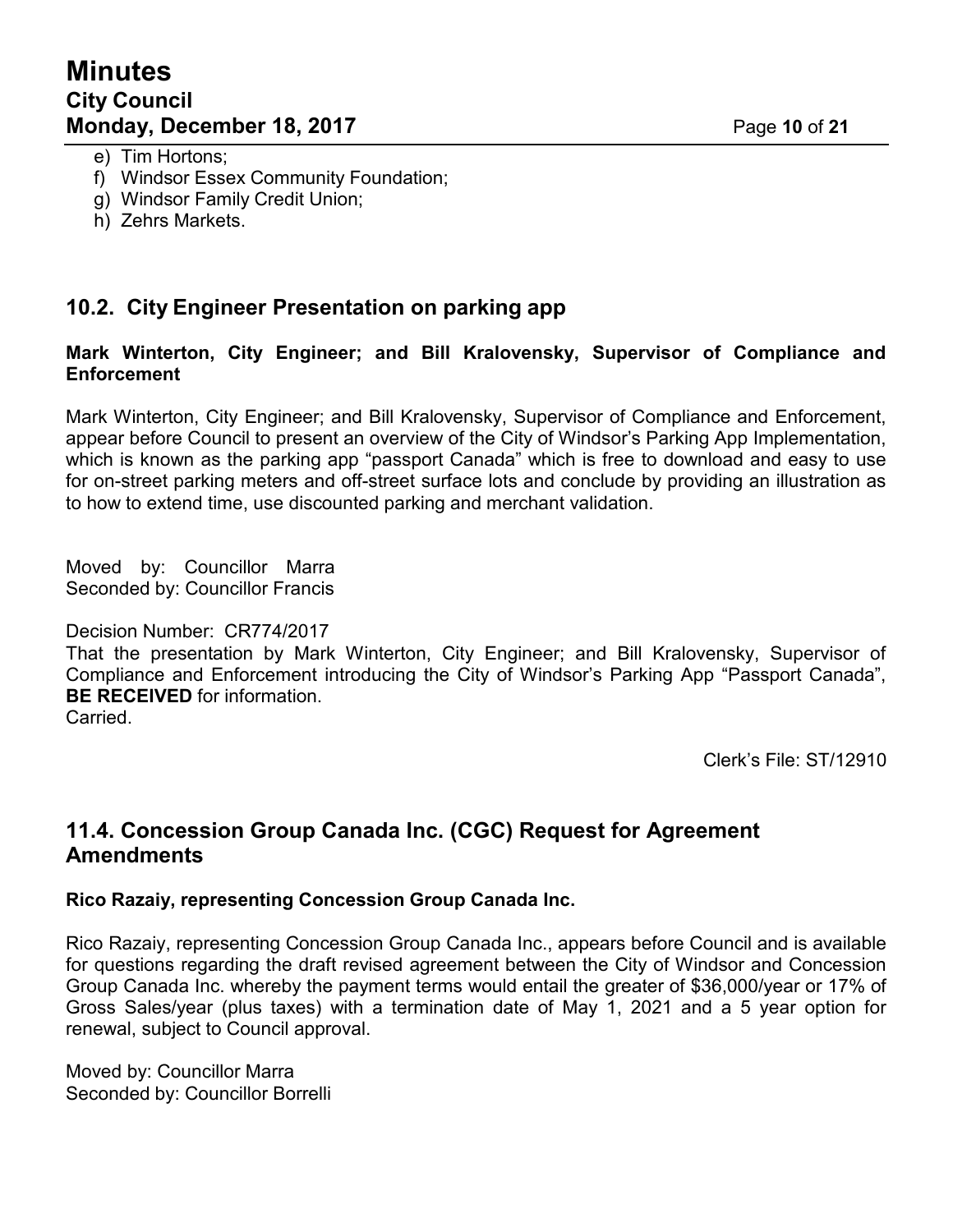# **Minutes City Council Monday, December 18, 2017 Page 11 of 21**

Decision Number: CR778/2017

That the report of the Manager – Arena's & WFCU Centre dated November 23, 2017 entitled "Concession Group Canada Inc. (CGC) Request for Agreement Amendments" **BE REFERRED** to Administration to allow for discussions in terms of when customer service is provided and provide options for a realigned delivery model, along with possible joint-marketing strategies; and,

That the results of these discussions **BE REPORTED BACK** to Council in the form of a comprehensive report. Carried.

> Report Number: C 220/2017 Clerk's File: SR/12584

#### **8.2. Tender No. 100-17 - New Windsor Public Library - John Buir Branch Library - General Contractor Results**

#### **Mary Ann Cuderman, Past Chair, Sandwich Towne BIA**

Mary Ann Cuderman, Past Chair, Sandwich Towne BIA, appears before Council to provide comment regarding Tender No. 100-17 for the new Windsor Public Library – John Muir Branch, stating that this is a project that should move forward as it important to this heritage area and will benefit that entire district.

Moved by: Councillor Elliott Seconded by: Councillor Francis

Decision Number: CR768/2017

I. That the following low Tender No. 100-17 for general contracting services for the proposed John Muir Branch/Sandwich Library Project **BE ACCEPTED:**

| <b>ACCOUNT CHARGED:</b>         | 007 5410-7P01-02942-7159013                      |
|---------------------------------|--------------------------------------------------|
|                                 | applicable taxes)                                |
| <b>NEGOTIATED TENDER PRICE:</b> | \$4,392,429.76 including Provisional Tower (plus |
| <b>TENDER NO.:</b>              | 100-17                                           |
| <b>TENDERER:</b>                | <b>Intrepid General Limited</b>                  |

AND THAT the Chief Administrative Officer and City Clerk **BE AUTHORIZED** to sign a contract with Intrepid General Limited, satisfactory in form to the City Solicitor, in financial content to the City Treasurer and in technical content to the City Engineer; and,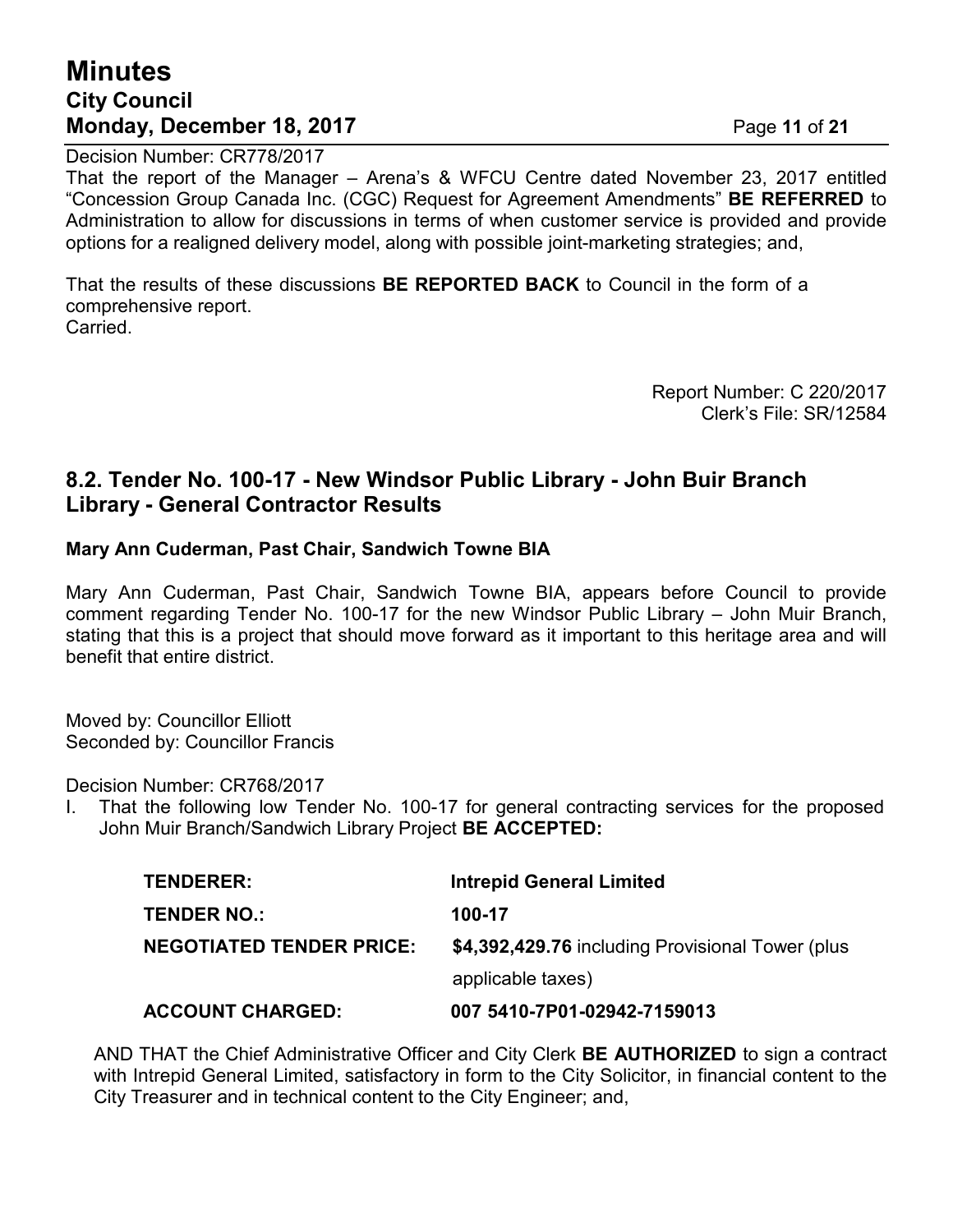- II. That Council **APPROVE** the following funding sources to address the \$2,964,855 additional funding requirement:
	- a. Pre-commitment of \$1,913,795 identified in the 2018 6 year capital budget for the Sandwich Library Project ID ENG-003-18
	- b. \$523,578 from the remaining placeholder for the Multi Storey Parking Garage
	- c. \$498,482 from the current funding for Budimir library Project ID#7159011
	- d. \$29,000 in surplus funds from the WPL Riverside Roof Replacement Project ID#7151022
- III. That Council **APPROVE** a placeholder in the amount of \$1.1-million to **BE FUNDED** from the proceeds from the sale of the Canderel Building, for Budimir Library to replace the funding allocated out of the current project funding to address the immediate needs for the Sandwich Library project.

Carried.

At the request of Councillor Kusmierczyk, a recorded vote is taken.

Aye votes: Councillors Elliott, Francis, Holt, Kusmierczyk, Borrelli, Gignac, Marra, Bortolin, Sleiman and Mayor Dilkens. Nay votes: Councillor Payne. Abstain: None. Absent: None.

> Report Number: C 223/2017 Clerk's File: ML/13016

## **11.3. CQ45-2017 Parking Garage Improvements - Ward 3**

#### **Larry Horwitz, Chairperson, Downtown Windsor BIA**

Larry Horwitz, Chairperson, Downtown Windsor BIA, appears before Council to provide comment regarding proposed parking garage improvements, stating that improvements are desperately needed for both the Goyeau and Pelissier parking garages, and the time is right given the imminent influx of students to the downtown core, and concludes by suggesting Council add a line item for parking garage maintenance in the budget so that the garages are maintained in a safe and secure manner.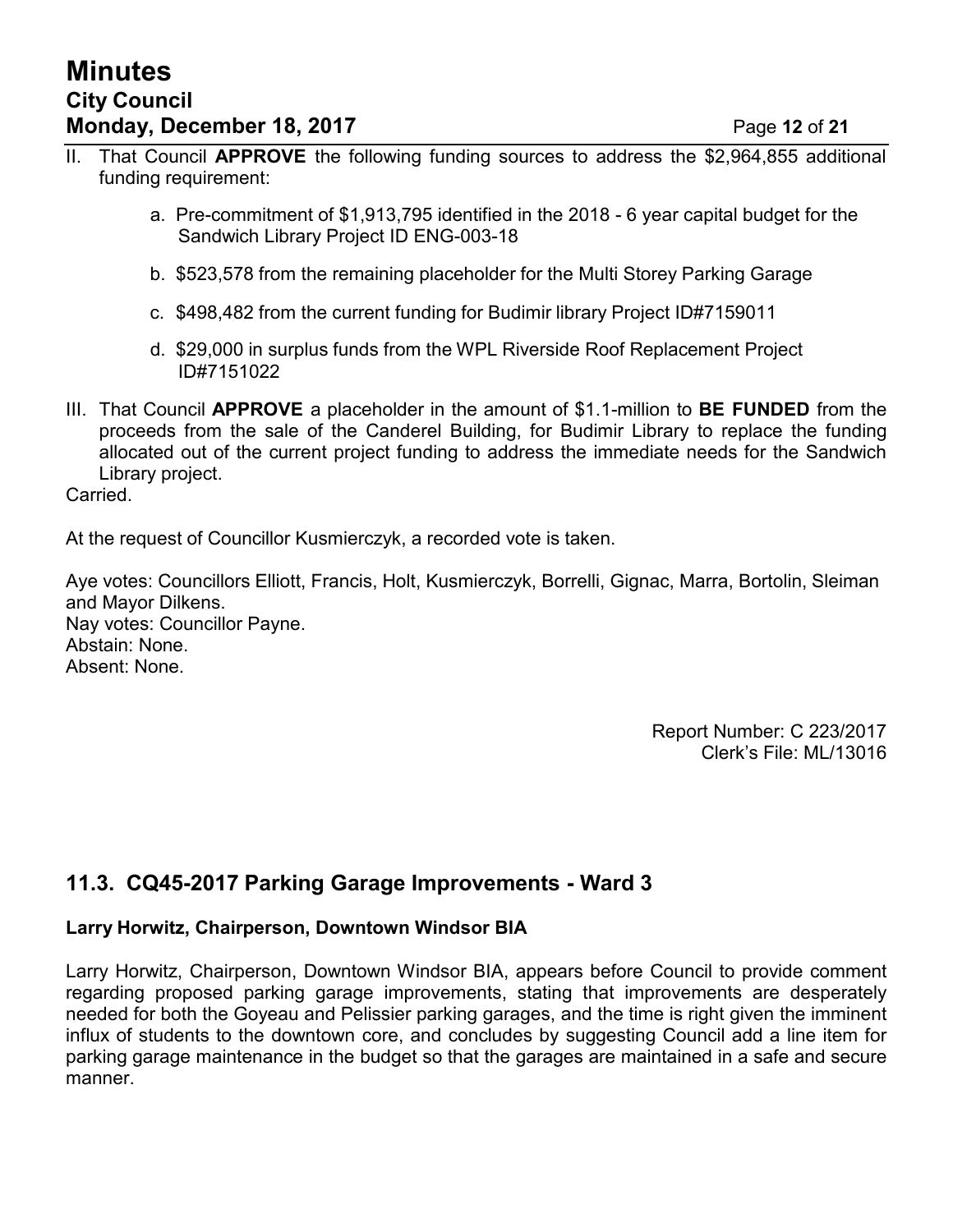# **Minutes City Council Monday, December 18, 2017 Page 13 of 21**

Moved by: Councillor Sleiman Seconded by: Councillor Francis

#### Decision Number: CR777/2017

That the report of the Senior Manager Traffic Operations, Parking and Transportation Planning dated December 1, 2017 entitled "CQ45-2017 Parking Garage Improvements" **BE RECEIVED**; and further,

That Administration **BE DIRECTED** to proceed with renovations to the Goyeau and Pelissier Street Parking Garages, as outlined under the financial matters section of the administrative report (page 5):

| Goyeau Garage                      |           |  |  |  |
|------------------------------------|-----------|--|--|--|
| <b>Beautification Project Work</b> | 2,100,000 |  |  |  |
| <b>LED Lighting</b>                | 109,954   |  |  |  |
| <b>CCTV Cameras</b>                | 30,000    |  |  |  |
| Design, Engineering and Inspection | 250,000   |  |  |  |
|                                    | 2,489,954 |  |  |  |
|                                    |           |  |  |  |
| <b>Pelissier Garage</b>            |           |  |  |  |
| <b>Beautification Project Work</b> | 1,300,000 |  |  |  |
| <b>LED Lighting</b>                | 102,785   |  |  |  |
| <b>CCTV Cameras</b>                | 30,000    |  |  |  |
| Design, Engineering and Inspection | 150,000   |  |  |  |
|                                    | 1,582,785 |  |  |  |

Carried.

At the request of Mayor Dilkens, a recorded vote is taken.

Aye votes: Councillors Elliott, Sleiman, Francis, Payne, Holt, Marra, Borrelli, Gignac, Bortolin and Mayor Dilkens. Nay votes: Councillor Kusmierczyk. Abstain: None.

Absent: None.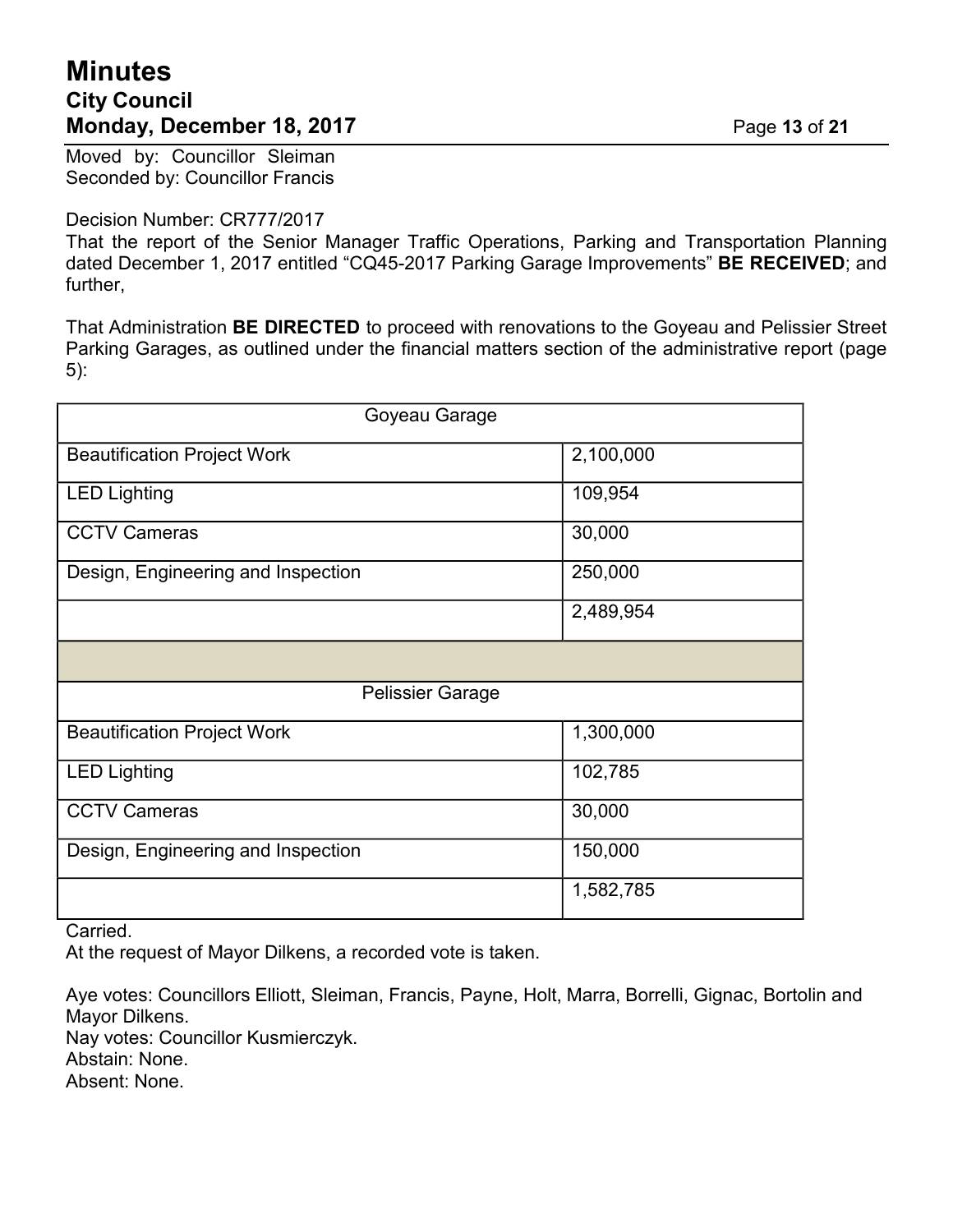Moved by: Councillor Holt Seconded by: Councillor Bortolin

That the remaining \$800,000 in proceeds from the sale of the Canderel Parking Garage BE MOVED into the off-street parking reserve fund.

The motion is **put** and is **lost**. At the request of Councillor Holt, a recorded vote is taken.

Aye votes: Councillors Holt, Marra and Bortolin. Nay votes: Councillors Gignac, Francis, Payne, Borrelli, Elliott, Sleiman, Kusmierczyk and Mayor Dilkens. Absent: none. Abstain: none.

> Report Number: C 234/2017 Clerk's File: APM/12685

### **11. REGULAR BUSINESS ITEMS (Non-Consent Items)**

None.

## **12. CONSIDERATION OF COMMITTEE REPORTS**

#### **12.1. Report of the Special In-Camera meeting or other Committee as may be held prior to Council**

Moved by: Councillor Gignac Seconded by: Councillor Holt

Decision Number: CR779/2017 That the report of the In Camera meeting held December 18, 2017 **BE ADOPTED** as presented. Carried.

Clerk's File: ACO2017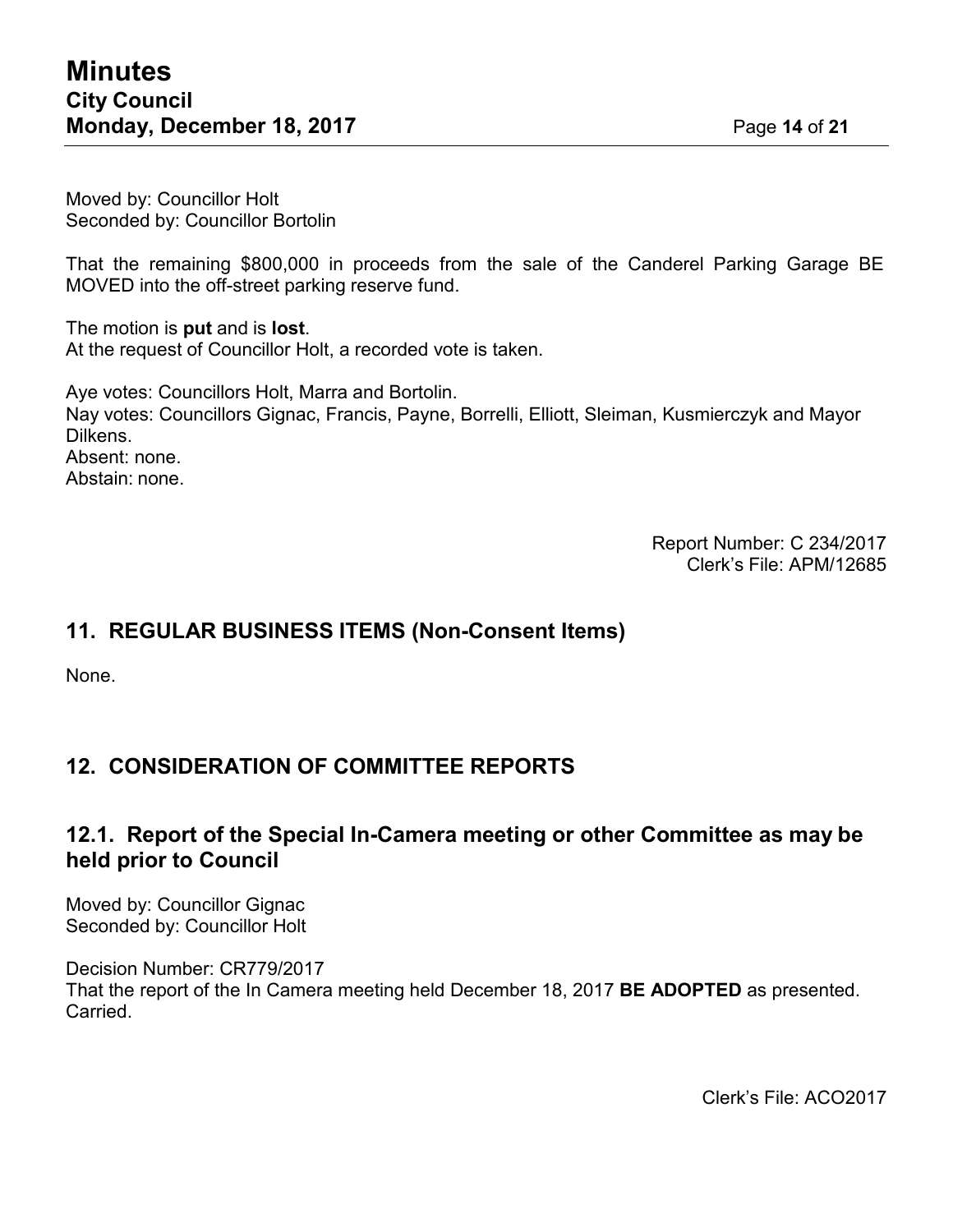## **12.2. Minutes of the New City Hall Project Steering Committee of its meeting held November 23, 2017**

Moved by: Councillor Gignac Seconded by: Councillor Holt

Decision Number: CR780/2017 That the minutes of the New City Hall Project Steering Committee of its meeting held November 23, 2017 **BE ADOPTED** as presented. **Carried** 

> Report Number: SCM 230/2017 Clerk's File: MB2017

## **13. BY-LAWS (First and Second Reading)**

Moved by: Councillor Kusmierczyk Seconded by: Councillor Marra

That the following By-laws No. 177-2017 through 185-2017 (inclusive) be introduced and read a first and second time:

**177-2017** A BY-LAW TO FURTHER AMEND BY-LAW NUMBER 8600 CITED AS THE "CITY OF WINDSOR ZONING BY-LAW", authorized by By-Law 8600, Section 5.4, passed March 31, 1986

**178-2017** A BY-LAW TO FURTHER AMEND BY-LAW 9023 BEING A BY-LAW TO REGULATE VEHICULAR PARKING WITHIN THE LIMITS OF THE CITY OF WINDSOR ON MUNICIPAL STREETS, MUNICIPAL PARKING LOTS AND PRIVATE PROPERTIES, authorized by CAO4303, approved December 5, 2017

**179-2017** A BY-LAW TO ESTABLISH LANDS AS A PUBLIC HIGHWAY KNOWN AS CYPRESS AVENUE, IN THE CITY OF WINDSOR, authorized by CR76/2011, adopted February 28, 2011

**180-2017** A BY-LAW TO ASSUME ZANZIBAR CRESCENT AND ZANZIBAR COURT AND MARACAIBO COURT BEING STREETS SHOWN ON PLAN 12M-524 KNOWN AS ZANZIBAR CRESCENT AND ZANZIBAR COURT AND MARACAIBO COURT AND THE MUNICIPAL SERVICES LOCATED THEREIN, IN THE CITY OF WINDSOR, authorized by M98/2012, adopted February 21, 2012

**181-2017** A BY-LAW TO FURTHER AMEND BY-LAW NUMBER 9023 BEING A BY-LAW TO REGULATE VEHICULAR PARKING WITHIN THE LIMITS OF THE CITY OF WINDSOR ON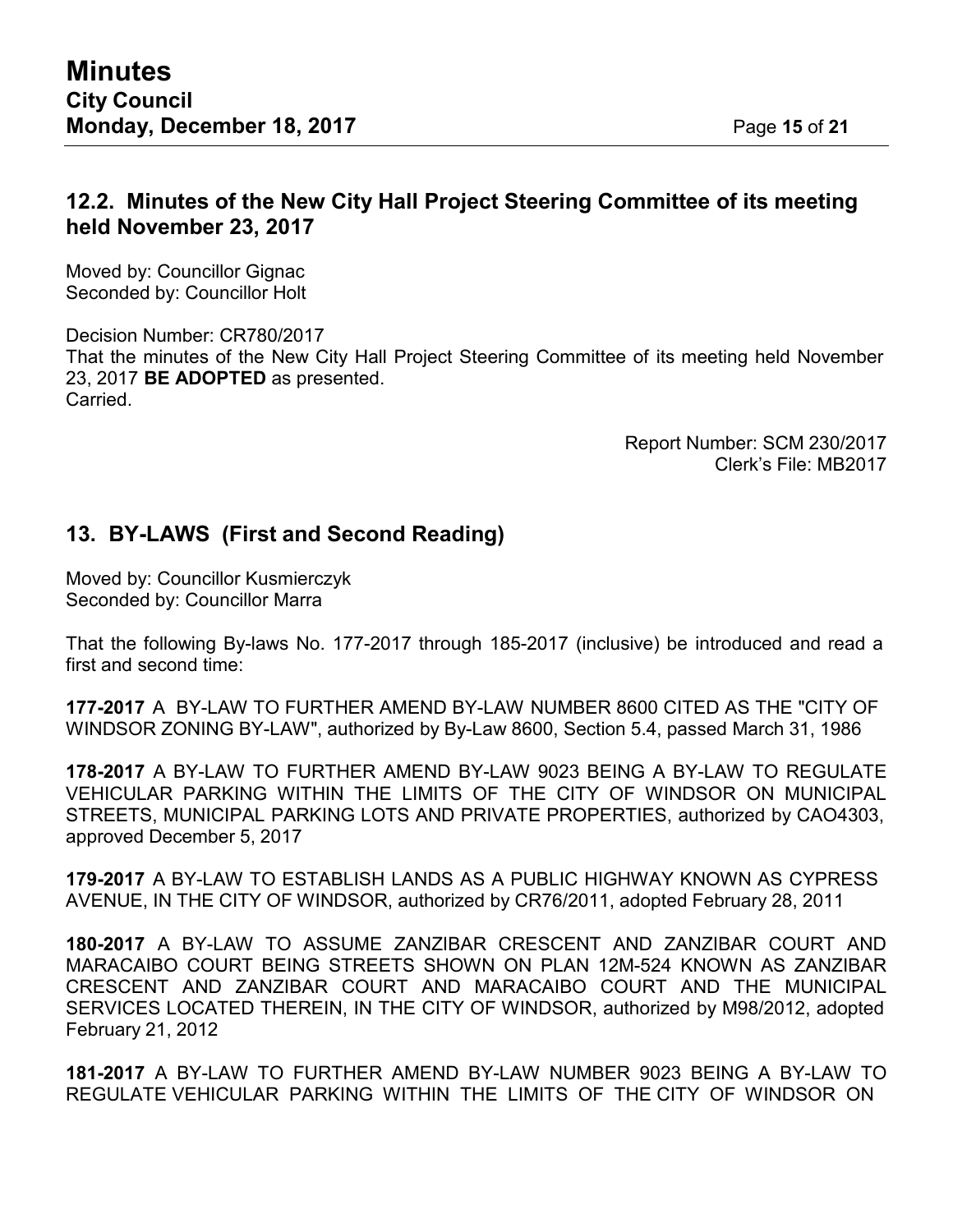# **Minutes City Council Monday, December 18, 2017** Page 16 of 21

MUNICIPAL STREETS, MUNICIPAL PARKING LOTS AND PRIVATE PROPERTIES, authorized by CAO4306, approved December 15, 2017

**182-2017** A BY-LAW TO EXEMPT FROM TAXATION, FOR MUNICIPAL PURPOSES, EXCEPT FOR FEES OR CHARGES THAT HAVE PRIORITY LIEN STATUS, THE REAL PROPERTY USED AND OCCUPIED AS A CLUB-HOUSE BY THE ROYAL CANADIAN LEGION RIVERSIDE BRANCH 255, ROYAL CANADIAN LEGION WALKERVILLE AND EAST WINDSOR BRANCH 12, AND ROYAL CANADIAN LEGION AMBASSADOR BRANCH 143, authorized by CR717/2017 adopted November 20, 2017

**183-2017** A BY-LAW TO AUTHORIZE THE CORPORATION OF THE CITY OF WINDSOR TO ENTER INTO AN AGENCY AGREEMENT BETWEEN CHUMS FINANCING CORPORATION AND LOCAL SERVICES, AS AGENT, AND ELIGIBLE INVESTORS WITH RESPECT TO "THE ONE INVESTMENT PROGRAM", authorized by CR760/2017, adopted December 4, 2017

**184-2017** A BY-LAW TO ESTABLISH THE ARTS ENDOWMENT FUND FOR THE CITY OF WINDSOR, authorized by CR760/2017, adopted December 4, 2017

**185-2017** A BY-LAW TO CONFIRM PROCEEDINGS OF THE COUNCIL OF THE CORPORATION OF THE CITY OF WINDSOR AT ITS MEETING HELD ON THE EIGHTEENTH DAY OF DECEMBER, 2017

### **14. MOVE BACK INTO FORMAL SESSION**

Moved by: Councillor Payne Seconded by: Councillor Sleiman

That the Committee of the Whole does now rise and report to Council respecting the business items considered by the Committee:

- 1) Communication Items (as amended)
- 2) Consent Agenda (as amended)
- 3) Items Deferred Items Referred
- 4) Consideration of the Balance of Business Items (as amended)
- 5) Committee Reports (as presented)
- 6) By-laws given first and second readings (as presented)

Carried.

Councillor Marra was absent from the meeting when the vote was taken on this matter.

## **15. NOTICES OF MOTION**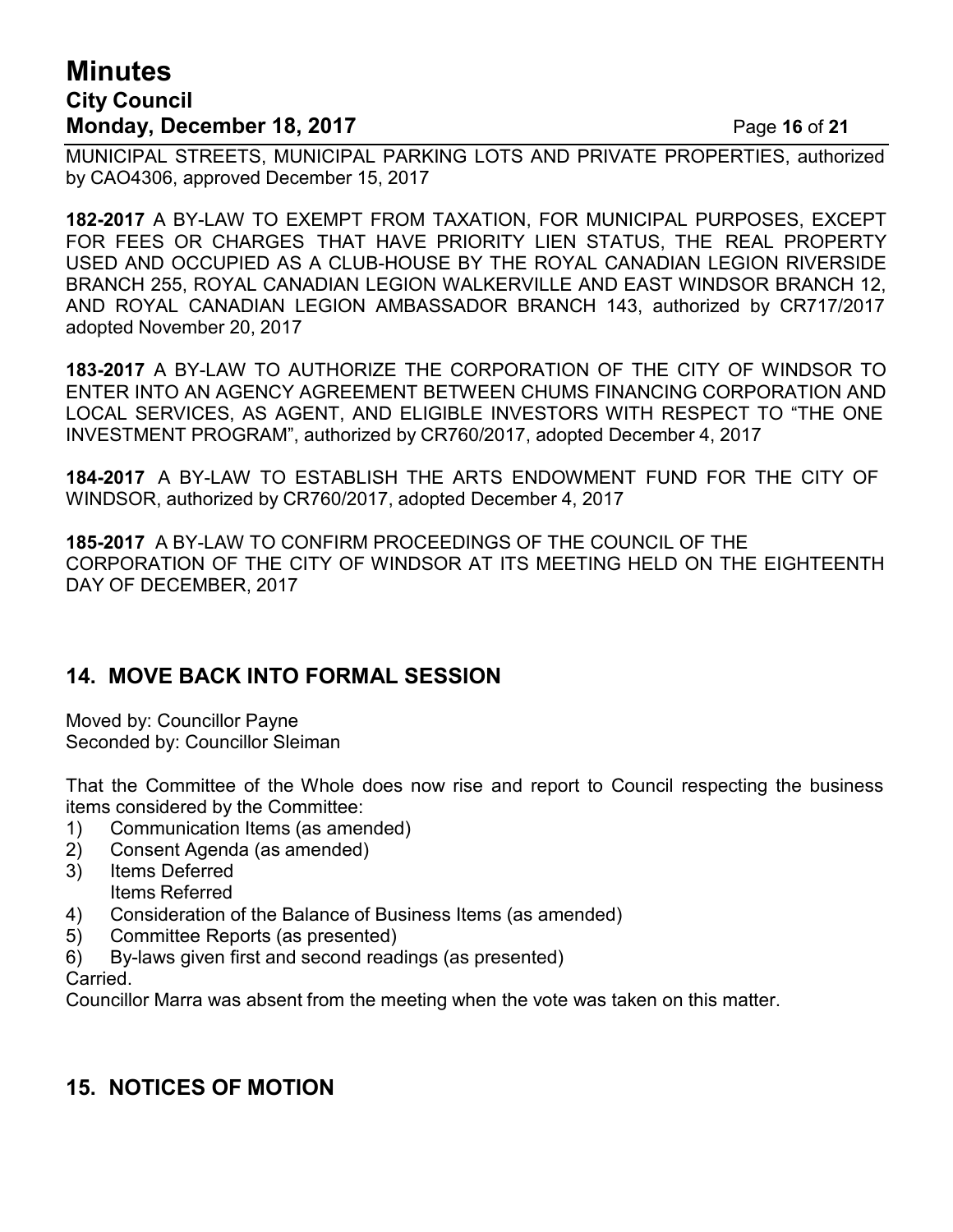None presented.

### **16. THIRD AND FINAL READING OF THE BY-LAWS**

Moved by: Councillor Borrelli Seconded by: Councillor Bortolin

That the following By-laws No. 177-2017 through 185-2017 (inclusive), having been read a first and second time be now read a third time and finally passed and that the Mayor and Clerk **BE AUTHORIZED** to sign and seal the same notwithstanding any contrary provision of the Council. Carried.

Councillor Marra was absent from the meeting when the vote was taken on this matter.

#### **17. PETITIONS**

None presented.

### **18. QUESTION PERIOD**

#### **18.1. CQ53-2017**

Moved by: Councillor Gignac Seconded by: Councillor Holt

#### Decision Number: CR781/2017

That the following Council Question by Councillor Kusmierczyk **BE APPROVED,** and that Administration **BE DIRECTED** to proceed with the necessary actions to respond to the Council Question in the form of a written report, consistent with Council's instructions, and in accordance with Section 17.1 of the Procedure By-law 98-2011:

#### CQ53-2017:

#### **Assigned to City Engineer**

Asks that Administration review the residential snow clearing level of service policy and performance, and provide options to enhance the service along with estimating the associated enhanced costs, and include comparisons with like size cities in Ontario.

Carried.

Councillor Marra was absent from the meeting when the vote was taken on this matter.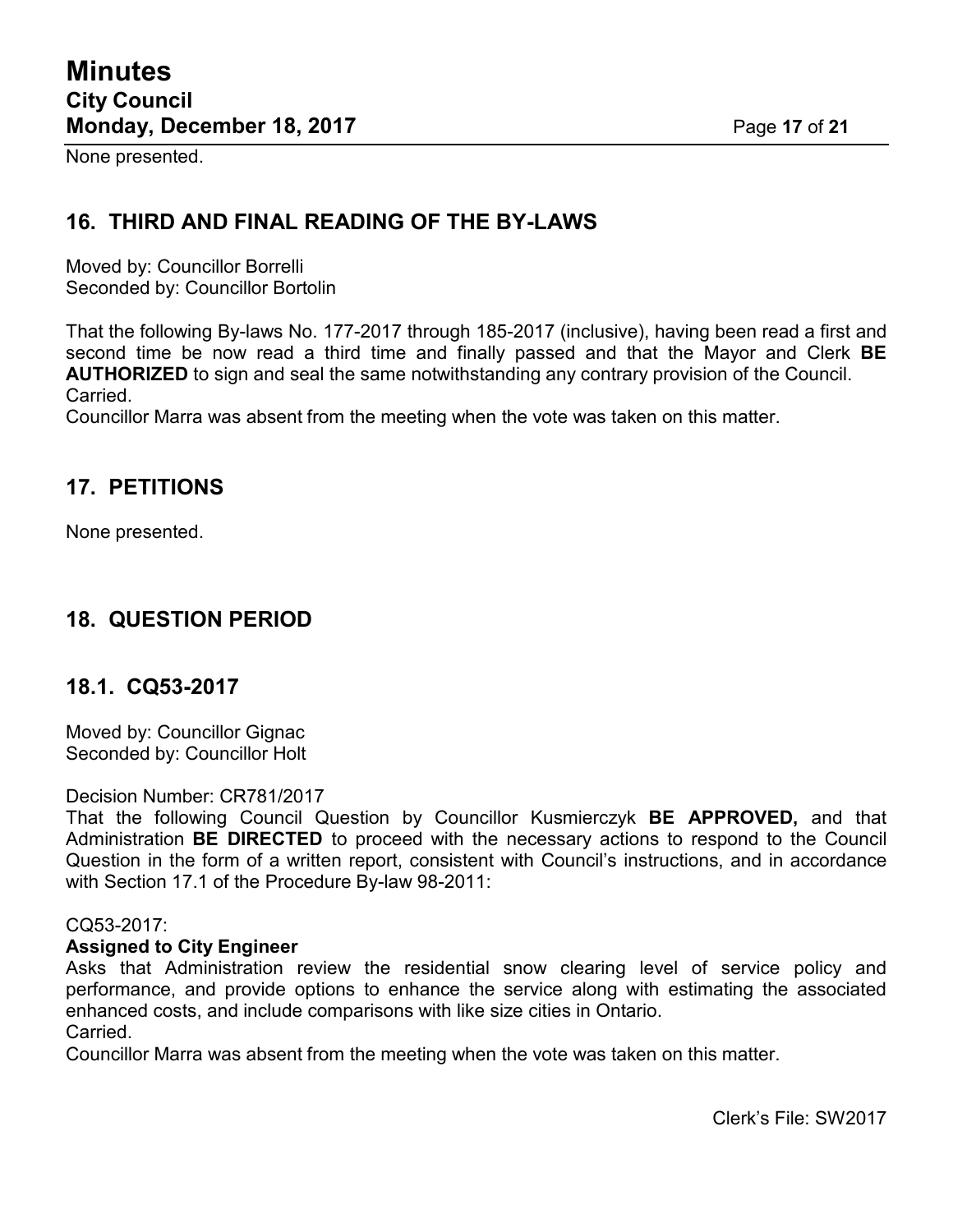# **21. ADJOURNMENT**

Moved by: Councillor Kusmierczyk Seconded by: Councillor Elliott

That this Council meeting stand adjourned until the next regular meeting of Council or at the call of the Mayor.

Carried.

Councillor Marra was absent from the meeting when the vote was taken on this matter.

Accordingly, the meeting is adjourned at 8:40 o'clock p.m.

Mayor

**City Clerk**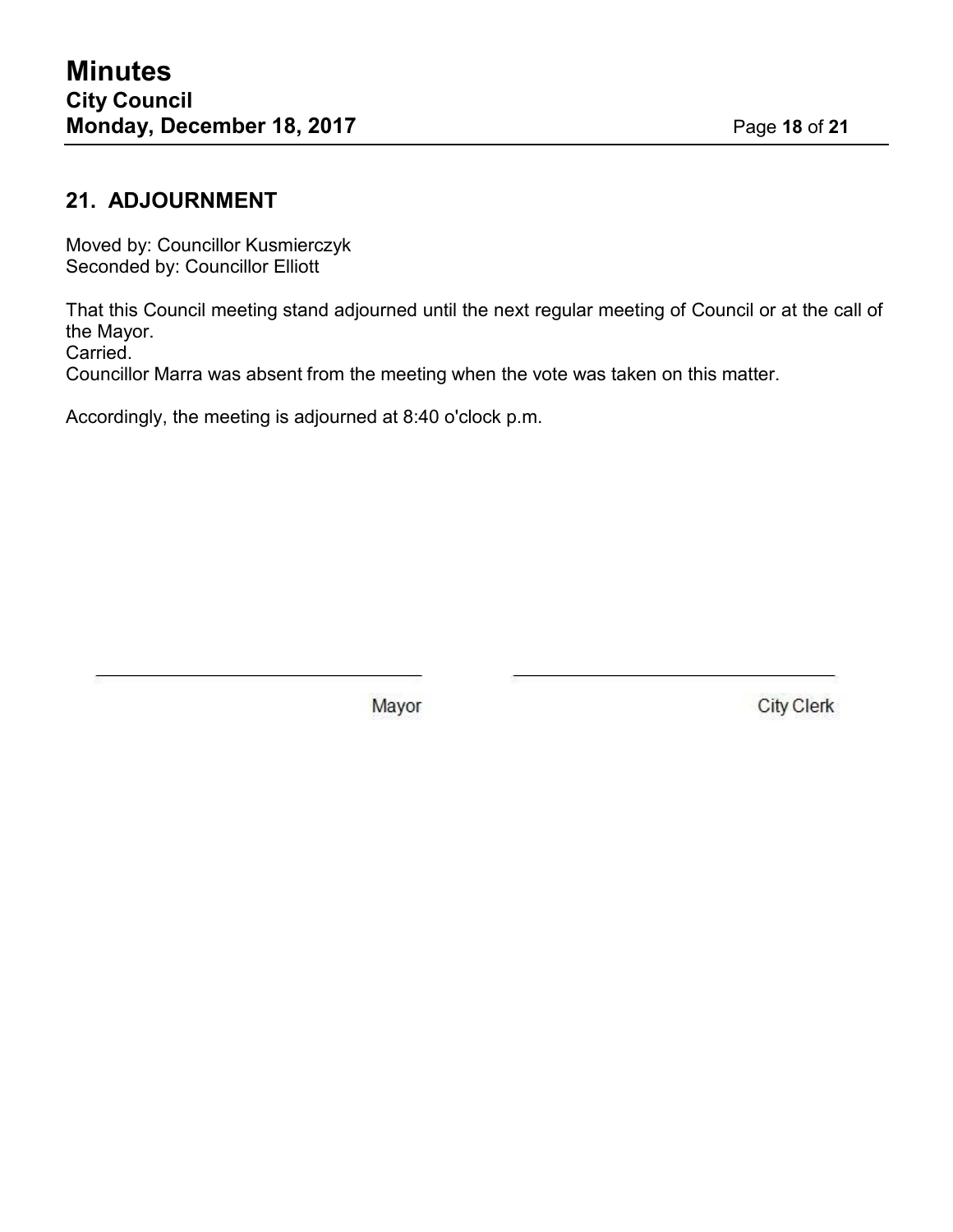**Minutes City Council Monday, December 18, 2017** Page 19 of 21

**Adopted by Council at its meeting held December 18, 2017 (CR779/2017)** VC/bm

**SPECIAL MEETING OF COUNCIL – IN CAMERA December 18, 2017**

#### **Meeting called to order at: 4:47 p.m.**

#### **Members in Attendance:**

Mayor D. Dilkens Councillor F. Francis Councillor J. Elliott Councillor C. Holt Councillor R. Bortolin Councillor B. Marra Councillor J. Gignac Councillor P. Borrelli (arrives at 4:48 p.m.) Councillor H. Payne Councillor E. Sleiman Councillor I. Kusmierczyk

#### **Also in attendance:**

O. Colucci, Chief Administrative Officer

J. Payne, Community Development and Health Commissioner and

Corporate Leader Social Development, Health, Recreation and Culture M. Winterton, City Engineer and Corporate Leader Environmental Protection and Transportation (arrives at 4:49 p.m.)

V. Critchley, City Clerk/Licence Commissioner and Corporate Leader Public Engagement and Human Resources

J. Mancina, Chief Financial Officer/City Treasurer and Corporate Leader Finance and Technology

S. Askin-Hager, City Solicitor and Corporate Leader Economic Development and Public Safety

N. Coleman, Mayor's Chief of Staff

T. Graziano, Senior Manager of Facilities (Item 1)

M. Cholubko, Technical Support Analyst (Item 1)

M. Caplin, Windsor Police Services (Item 1)

**Verbal Motion is presented by Councillor Sleiman, seconded by Councillor Elliott, to move in Camera for discussion of the following item(s):**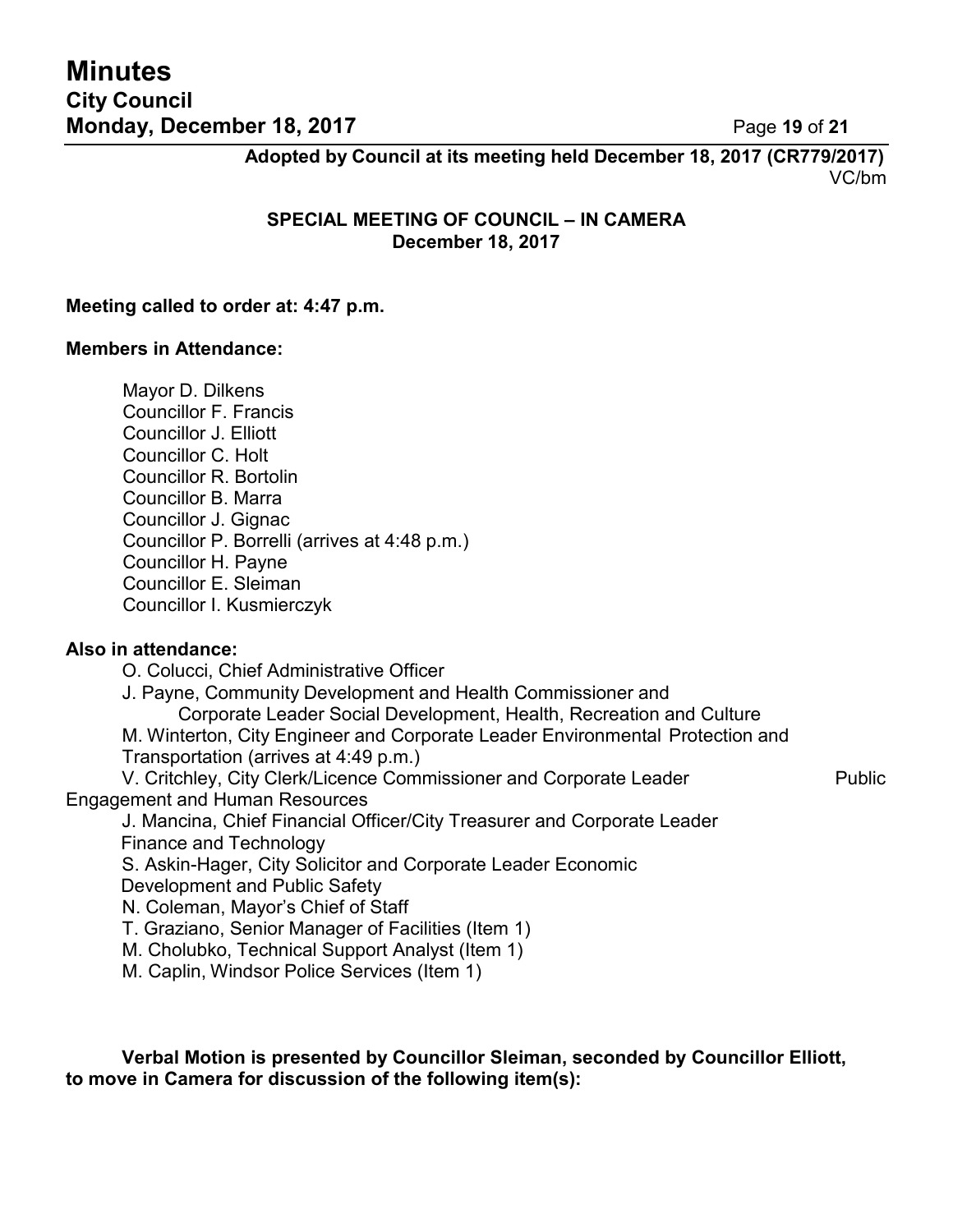# **Minutes City Council Monday, December 18, 2017 Page 20 of 21**

| <u>Item</u><br><u>No.</u> | <b>Subject</b>                                                                              | <b>Section - Pursuant</b><br>to Municipal Act,<br>2001, as amended |  |
|---------------------------|---------------------------------------------------------------------------------------------|--------------------------------------------------------------------|--|
| 1.                        | Property matter – security of the property<br>of the Corporation                            | 239(2)(a)                                                          |  |
| 2.                        | Legal matter – advice subject to solicitor- $ 239 (2) (f)$<br>client privilege - litigation |                                                                    |  |

#### **Motion Carried.**

#### **Declarations of Pecuniary Interest:**

None declared.

**Discussion on the items of business. (Items 1 and 2)**

**Verbal Motion is presented by Councillor Elliott, seconded by Councillor Gignac, to move back into public session.**

**Motion Carried.**

**Moved by Councillor Marra, seconded by Councillor Kusmierczyk, THAT the Clerk BE DIRECTED to transmit the recommendation(s) contained in the report(s) discussed at the In-Camera Council Meeting held December 18, 2017 directly to Council for consideration at the next Regular Meeting.**

1. That the recommendation contained in the in-camera report from the Senior Manager of Facilities, Corporate Leader Parks, Recreation, Culture and Facilities, Chief Financial Officer/City Treasurer and Corporate Leader Finance and Technology and City Solicitor and Corporate Leader Economic Development and Public Safety respecting a property matter – security of the property of the Corporation **BE APPROVED**.